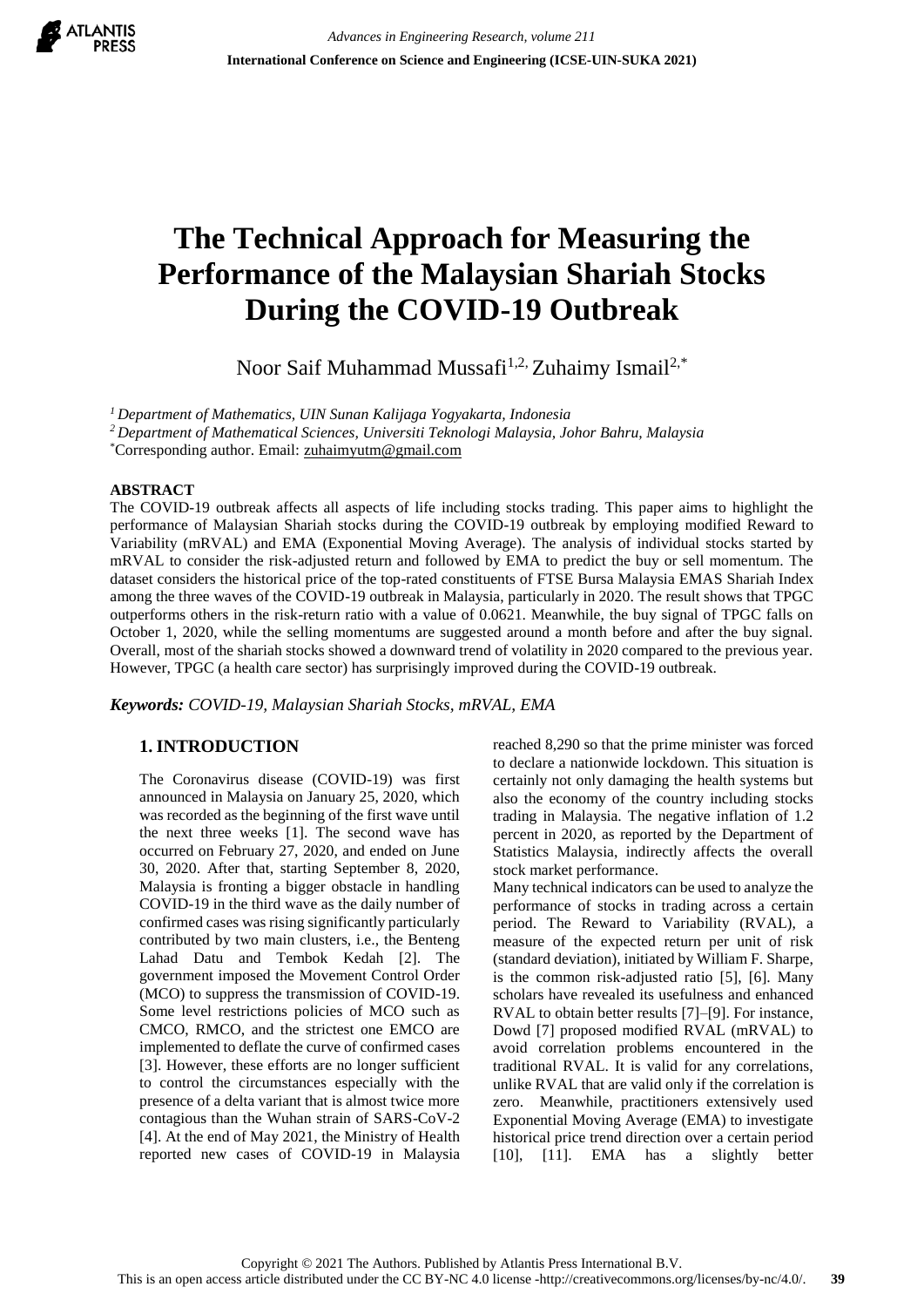smoothing/accuracy ratio than Simple Moving Average [12]. In addition, Eiamkanitchat, Moontuy, & Ramingwong [13] also recommend EMA as a suitable predictive indicator of trading, other than Moving Average Convergence Divergence, Relative Strength Index, Stochastic Oscillator, that consequently gains a promising profit (average earning and average hold days) in the Stock Exchange of Thailand. The difference between the current study and previous studies lies in the combination of mRVAL and EMA in such a way as to choose the proper portfolio and predict transaction momentum during the pandemic era.

This study captures the performance of Malaysian shariah stocks during the COVID-19 outbreak using a technical approach. The contribution of our paper is the exploitation of the mathematical properties of modified RVAL and EMA to evaluate the performance of Malaysian shariah stocks during the COVID-19 outbreak. These results are expected to provide insight for scholars or even potential traders in evaluating shariah stocks in the current situation, particularly during the pandemic period. For comparison, the performance of shariah stocks in the previous year will also be reviewed. The remainder of the paper is structured in the following manner. Section 2 outlines the data treated and methods used to analyze the performance of stocks. Section 3 focuses on the main results and discussion. Finally, Section 4 concludes the study.

## **2. MATERIALS AND METHODS**

#### *2.1. Materials*

Referring to the technical approach, some mathematical properties related to this study are modified RVAL (mRVAL) and EMA. Dowd [7] initiates modified RVAL by employing Value at Risk (VaR) rather than standard deviation of return

as risk measure divisor. Let  $R_i$  be return on stocks *i* and  $R_f$  be risk-free rate, the mRVAL is calculated as

$$
mRVAL = \frac{R_i - R_f}{VaR}
$$
 (1)

where  $\text{VaR}_{\alpha}(X)$  is a lower  $\alpha$  - percentile of the among seve

random variable X for  $\alpha \in [0,1]$ . Meanwhile, of charts EMA uses the rule of exponential number in making weighting features in time series so it's never

reaching zero [10]. Furthermore, EMA on a treated date *t* can be formulated as thermore, EMA on a treated<br>
d as<br>  $\hat{\alpha}(C - EMA_{t-1}) + EMA_{t-1}$  (2)<br>
MA value of the day before,<br>
osing price of stocks, and  $\hat{\alpha}$ 

$$
EMA_{t} = \hat{\alpha}(C - EMA_{t-1}) + EMA_{t-1}
$$
 (2)

where  $EMA_{t-1}$  is the  $EMA$  value of the day before,

*I* 0]. Furthermore, EMA on a treated<br>
ormulated as<br>  $EMA_i = \hat{\alpha}(C - EMA_{i-1}) + EMA_{i-1}$  (2)<br>
is the  $EMA$  value of the day before,<br>
arrent closing price of stocks, and  $\hat{\alpha}$ <br>
weighting degree or an arbitrary<br>
stant between nul C shows the current closing price of stocks, and  $\hat{\alpha}$  $\alpha$  and  $\alpha$  and  $\alpha$  and  $\alpha$  and  $\alpha$  and  $\alpha$  and  $\alpha$  and  $\alpha$  and  $\alpha$  and  $\alpha$  and  $\alpha$  and  $\alpha$  and  $\alpha$  and  $\alpha$  and  $\alpha$  and  $\alpha$  and  $\alpha$  and  $\alpha$  and  $\alpha$  and  $\alpha$  and  $\alpha$  and  $\alpha$  and  $\alpha$  and  $\alpha$  and  $\alpha$  represents the weighting degree or an arbitrary smoothing constant between null and one, i.e.,  $\hat{\alpha} \in [0,1]$  [13]. Generally, the appropriate smoothing constant  $\hat{\alpha}$  is calculated as

$$
\hat{\alpha} = \frac{2}{n+1} \tag{3}
$$

Moreover, let  $P_i$  be the closing price of stocks on day *i*. The initial value  $EMA<sub>t</sub>$  is calculated by employing Simple Moving Average (SMA) on a

treated date *t* which is considered as

$$
SMA_{i} = \frac{\sum_{i=1}^{n} P_{i}}{t}
$$
 (4)

#### *2.2. Methods*

A dataset used in this study is the Malaysian Shariah Stocks listed in FTSE Bursa Malaysia EMAS Shariah Index. It is the largest shariah indices in Malaysia with 223 constituents and has been registered as a Shariah-compliant investment product. Constituents listed in FTSE Bursa Malaysia EMAS Shariah Index are screened by Shariah Advisory Council (SAC) of Malaysia and an independent firm of Yasaar Ltd under a stringent set of rules The empirical data is limited to the top ten stocks or constituents released by FTSE Russel in December 2020. The ranking list is based entirely on the total market value of the company's outstanding shares, i.e., market capitalization [14].

 $mRVAL = \frac{R_i - R_f}{V_i R}$  as follow. First, we evaluate the performance metric *VaR* of shariah stocks by employing mRVAL proposed The data analysis of this study deals with a technical approach. The detailed procedure is given by Dowd [7], to identify the best risk-return ratio among several stocks. After that, we observe trends of charts of stocks and investigate them using a trend indicator, i.e., Exponential Moving Average (EMA), to predict the proper time to buy, hold or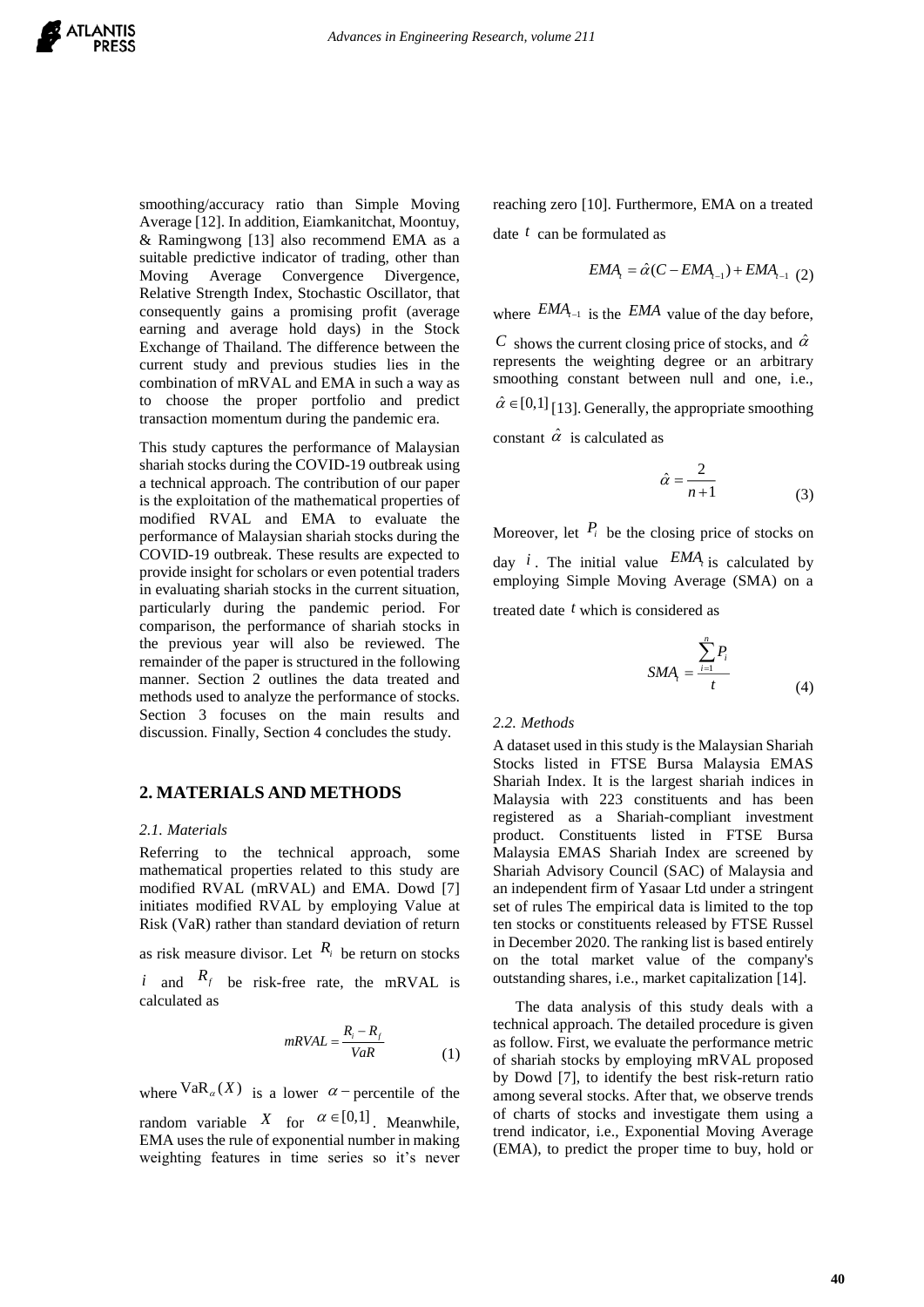sell stocks. The periods used in this short-term trend are 12-days and 26-days. Lastly, we compare the performance of the annual stocks between pre- and mid-outbreak.

# **3. RESULTS AND DISCUSSION**

This section reveals the results and discussion correspond to the objectives of the study specified in the introduction, namely technical approach. In addition, the annual stock performance before and during the outbreak will also be compared.

### *3.1. Risk-adjusted return*

The sample collected in this study is secondary data that covers the daily closing price of 10 stocks with the best market capitalization listed in FTSE Bursa Malaysia Emas Shariah Index (published by investing.com) during January–December 2020. In addition, interest rate data released by Bank Negara Malaysia is used as the proxy of risk-free rate during the same period.

The risk-free rate  $R_f$  assumed in this study is the interest rate issued by the official website of Bank Negara Malaysia during the year 2020. Due to the observation, the average interest rate is 2.1184% per month [15]. Because the historical price of stocks analyzed is daily-based data, the monthly interest rate must be divided by 30 so that a daily interest rate of 0.070613% is obtained.

Under the daily prices, geometric returns were

computed and an average return  $R_i$  of 249 days was calculated for each stock. Meanwhile, a risk measure of VaR with a confidence level of 95% was also calculated for each stock as well so that the riskadjusted return of mRVAL can be considered (Table 1).

**Table I.** The Risk-Adjusted return performance of constituents listed on ftse bursa malaysia emas shariah index

| Rankin<br>g    | Code        | <b>Constituents</b>    | <b>Sector</b>            | $R_i$       | <b>VaR</b><br>(95%) | mRVAL        |
|----------------|-------------|------------------------|--------------------------|-------------|---------------------|--------------|
|                | <b>TPGC</b> | Top Glove Corp.        | <b>Health Care</b>       | 0.55375%    | 7.7791%             | 0.0621071    |
| $\overline{c}$ | <b>HTHB</b> | Hartalega Holdings Bhd | <b>Health Care</b>       | 0.33041%    | 5.6259%             | 0.0461777    |
| 3              | <b>PMET</b> | Press Metal Aluminium  | <b>Metals and Mining</b> | 0.22903%    | 4.5107%             | 0.0351191    |
|                |             | Holdings               |                          |             |                     |              |
| $\overline{4}$ | <b>PCGB</b> | PETRONAS Chemicals     | Chemicals                | 0.00163%    | 4.8959%             | $-0.0140897$ |
|                |             | Group Bhd              |                          |             |                     |              |
| 5              | DSO.        | Digi.com               | Telecommunications       | 0.03183%    | 2.5674%             | $-0.0151079$ |
|                | М           |                        |                          |             |                     |              |
| 6              | <b>SIME</b> | Sime Darby Plantation  | <b>Food Producers</b>    | 0.01241%    | 2.9209%             | $-0.0199275$ |
|                | <b>AXIA</b> | Axiata Group Bhd       | Telecommunications       | $-0.04194%$ | 4.3521%             | $-0.0258630$ |
| 8              | DIAL.       | Dialog Group           | Oil Equipment            | $-0.00349%$ | 2.8632%             | $-0.0258815$ |
| 9              | <b>IHHH</b> | <b>IHH Healthcare</b>  | <b>Health Care</b>       | $-0.00510%$ | 2.9228%             | $-0.0259039$ |
| 10             | <b>TENA</b> | Tenaga Nasional        | Electricity              | $-0.09840%$ | 2.3071%             | $-0.0732580$ |

It can be seen in Table 1, constituents of TPGC and HTHB, operating the Health Care Equipment & Services sector, achieve the top two in generating the return that is relatively balanced with the risk value characterized by the investment over a given period.

#### *3.2. Prediction of buying/selling momentum*

The prediction in this part deals with the best risk-adjusted return considered in the earlier subchapter, TPGC. The procedure in EMA starts by analyzing the original daily historical close price compared to the moving average that places a weight on the recent data points exponentially. As with all moving averages, this technical approach is used to produce buy and sell signals based on a bullish crossover and a bearish crossover from the original historical price. In detail, an ascending momentum occurs when a short-term EMA (12 days) crosses above a longer-term EMA (26-days), otherwise, there will be downhill momentum.

As can be seen in Figure 1, indication signals to buy or sell of TPGC use a short period of EMA-12 (red line) and a long period of EMA-26 (red line) as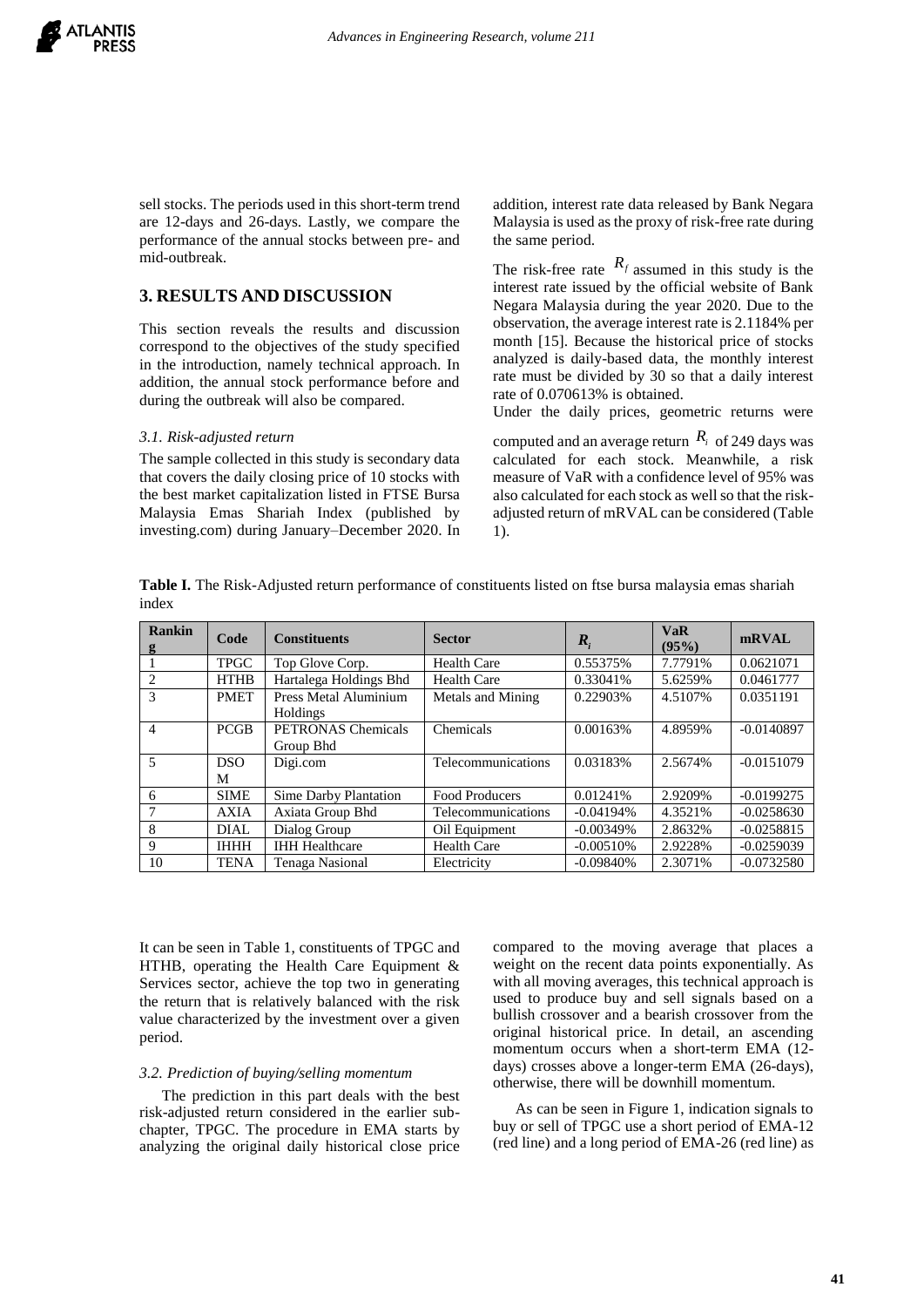suggested by [16], against the daily historical price (black dot). Buy signal, concerning bullish, is activated when the EMA-12>EMA-26 or red lines crosses above the blue line. Conversely, sell signal, with regard to bearish, is enabled when the EMA-12< EMA-26 or red line crosses below the blue line (Figure 1). Moreover, the interval period between buying and selling signals, shown by vertical lines, indicates holding momentum. Figure 1 also implies that a bullish crossover or the proper time to buy stocks (green vertical line) falls in early October 2020, particularly flanked by two selling times (purple vertical line). Accordingly, the evaluation of TPGC using EMA successively yields an average return of 0.60973%, risk of 3.08905%, and average hold of 81.75 days.

#### *3.3. Comparison of stocks performance in the pre and mid-outbreak*

We assume that the pre-outbreak falls in 2019 and the mid-outbreak represents the entirety of 2020. The samples are the constituents with the highest value and the lowest value of mRVAL, i.e., TPGC and TENA. Moreover, the comparison will cover

.

some widespread indicators like average return, risk (VaR), mRVAL, average price, and an average of selling volume (Table 2).

TPGC gained quite a large profit or return in 2020 with a difference of 2,7551% increase compared to the previous year (Table 2). This data is directly proportional to the increase in the average stocks price and selling volume in 2020 (Figure 2a). Such a situation may be caused by increasing market sentiment towards the necessity for health care equipment during the pandemic.

On the other hand, TENA shows a decline in stock prices and average returns. Nevertheless, its selling volume still showed an increase of more than 12% which means it confirms the existence and continuity of TENA and the fact that it stands in the highest market capitalization (Table 1, Table 2 and Figure 2b). In terms of volatility or dispersion of return, most of shariah stocks listed in Table 1 are riskier during the mid-outbreak (orange line) than the pre-outbreak (blue line) (Figure 3). It can also be observed that only PMET manages to reduce the risk almost twofold under difficult circumstances.



**Figure 1.** The performance of TPGC generated by EMA analysis in 2020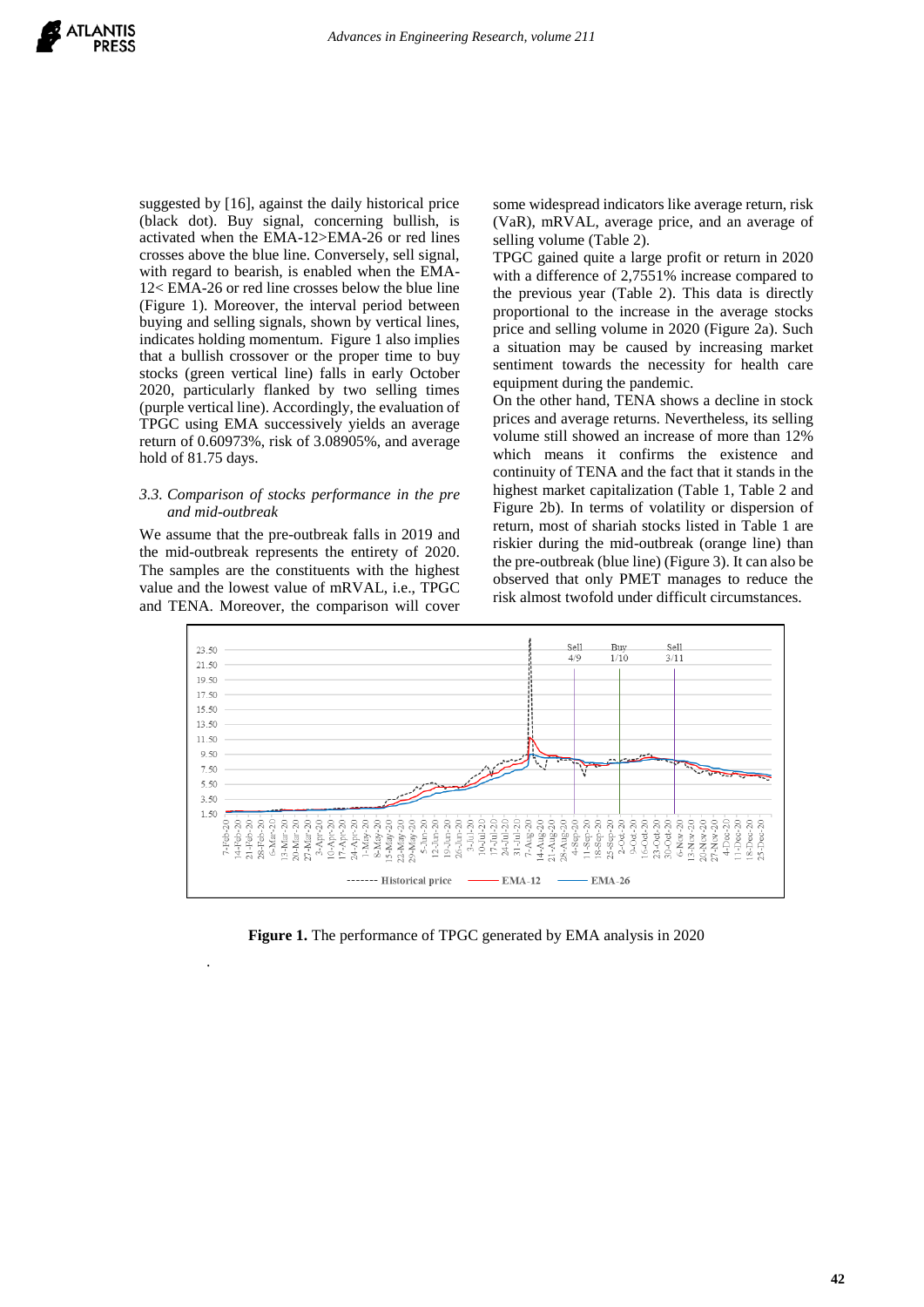





**Figure 2.** The price movement trend against selling volume in the pre and mid-outbreak for (a) TPGC (top graph) and (b) TENA (bottom graph)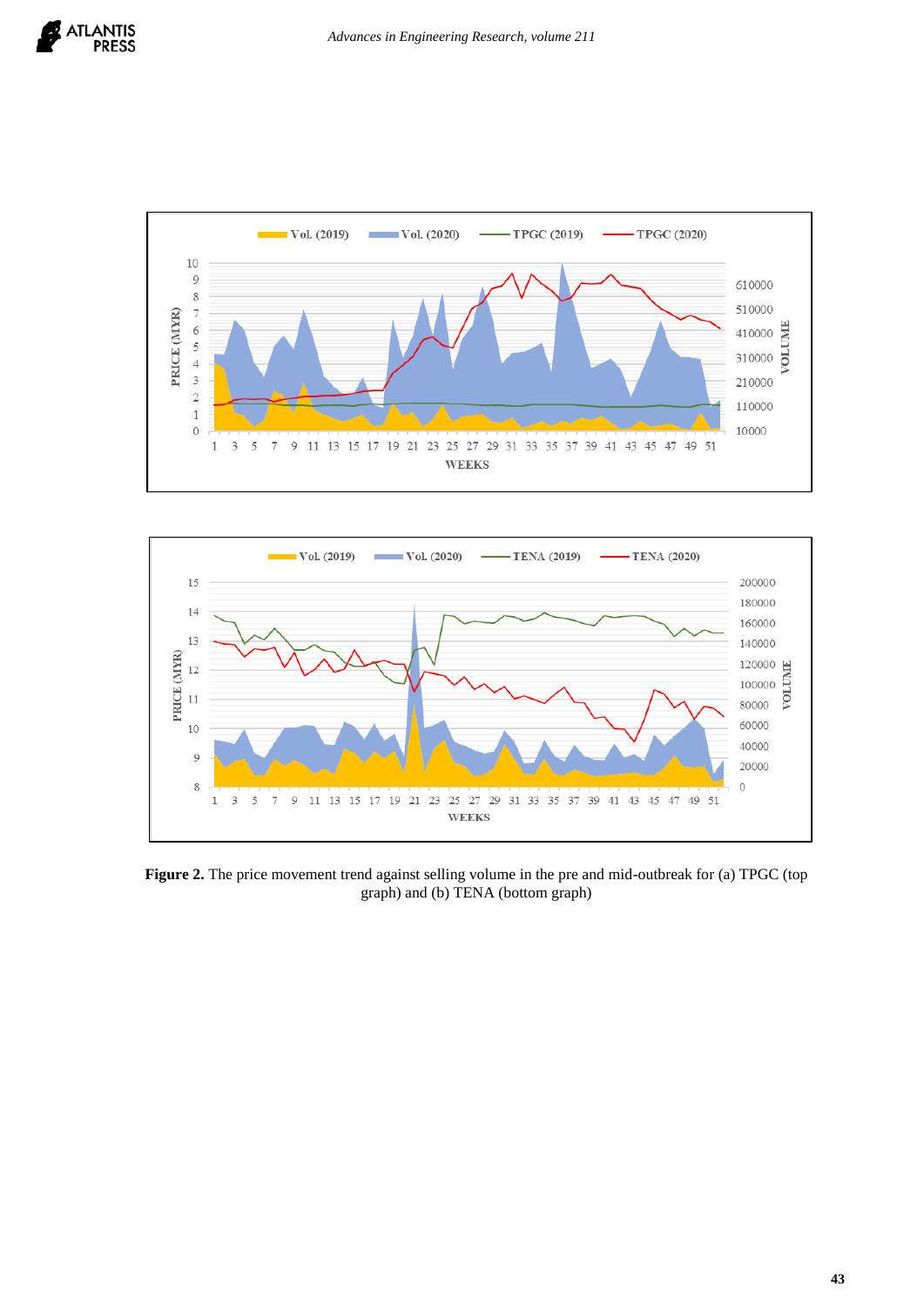

**Figure 3.** The volatility trend of shariah stocks in the pre and mid-outbreak

|                              |            | <b>TPGC</b> | TENA       |            |  |
|------------------------------|------------|-------------|------------|------------|--|
| <b>Indicators</b>            | 2019       | 2020        | 2019       | 2020       |  |
| Average Return               | 0.0496%    | 2.7054%     | 0.0867%    | 0.4307%    |  |
| <b>Risk (VaR 95%)</b>        | 4.749%     | 19.092%     | 2.8246%    | 5.6839%    |  |
| mRVAL                        | $-0.02532$ | 0.13801     | $-0.05572$ | $-0.08821$ |  |
| <b>Average Price</b>         | 1.56       | 5.45        | 13.23      | 11.52      |  |
| Average of<br>Selling Volume | 71499.04   | 268385.8    | 21647.69   | 24408.46   |  |

**Table 2.** Annual stock performance (2019 vs 2020)

## **4. CONCLUSION**

The TPGC has been shown to achieve the highest risk-adjusted return during the COVID-19 outbreak (2020) among other shariah constituencies listed on the top 10 market capitalization of FTSE Russel's version. Moreover, the buy and sell signals of TPGC generated by EMA analysis fell in the last four months of 2020 with the longest holding period of 209 days. This implies that during the pandemic, investors are advised to prefer to avoid selling/buying activities.

The performance of TPGC before and in the middle of the outbreak showed significant growth. The comparison involves several indicators like average return, average price, risk-adjusted return, and average selling volume. This growth is likely due to the increase in market demand for health care equipment in the prevention and handling of the COVID-19 outbreak and is predicted to remain high in the future, due to disaster uncertainty, especially for all stocks in the health sector. Conversely, most of shariah stocks listed on the top 10 market capitalization of FTSE Russel's versions is more volatile during the mid-outbreak than the preoutbreak.

# **ACKNOWLEDGMENTS**

We would like to gratitude for the support provided by Department of Mathematics, UIN Sunan Kalijaga and Department of Mathematical Sciences, Universiti Teknologi Malaysia. We also thank the anonymous referees for their useful suggestions.

## **REFERENCES**

[1] C. F. S. Ng, X. T. Seposo, M. L. Moi, M. A. B. A. Tajudin, L. Madaniyazi, and M.